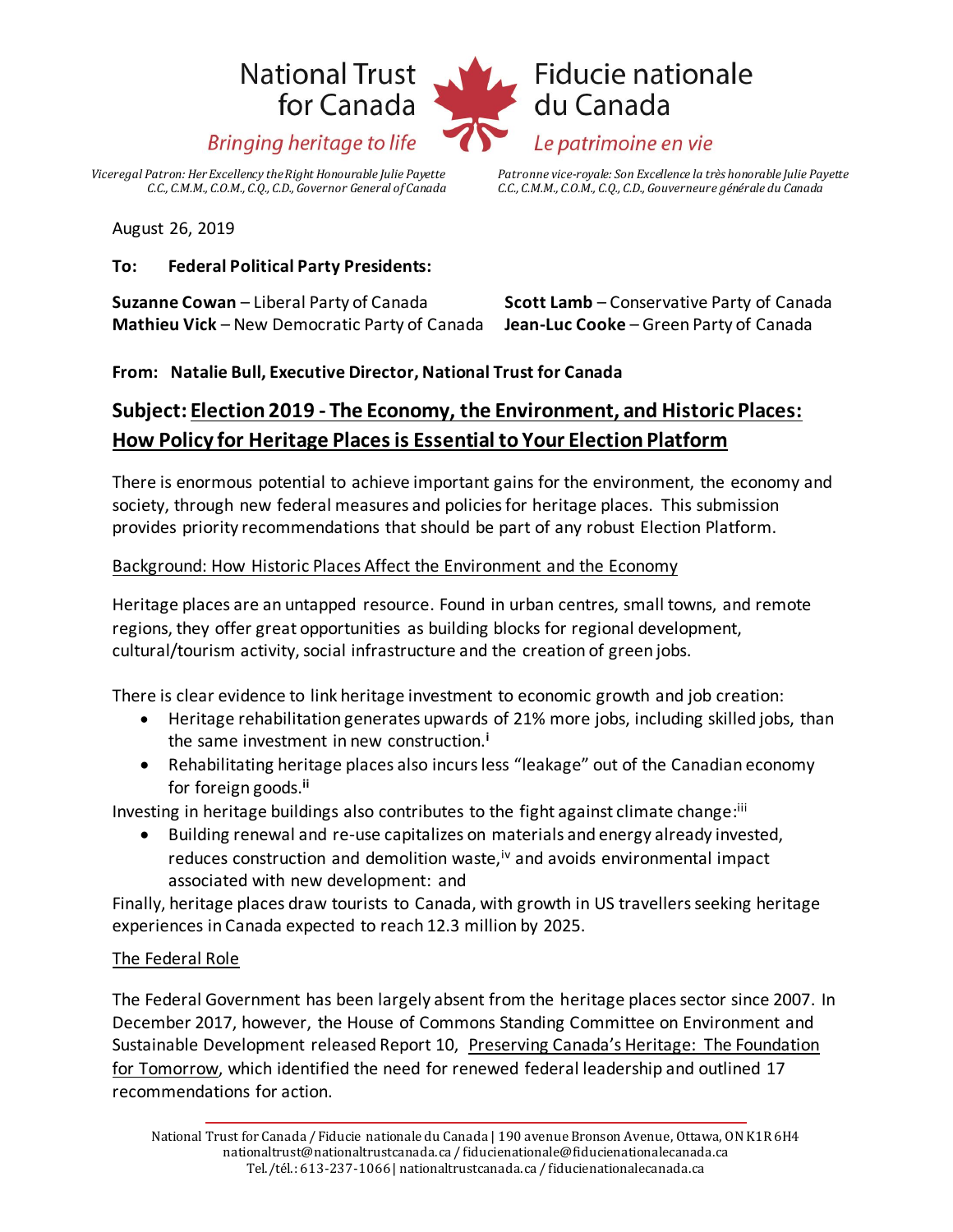### Summary List of Recommendations

With this submission we highlight those measures recommended in Preserving Canada's Heritage: The Foundation for Tomorrow from that would have the highest degree of support from our members, and the greatest potential impact:

- **A. Substantially Reduce Greenhouse Gas Emissions and Landfill with Policies and Tax Measures that Encourage Re-use and Retrofit of Existing Buildings** (Recommendation 11 in Preserving Canada's Heritage: The Foundation for Tomorrow)
- **B. Contribute to Indigenous Culture and the Reconciliation Process by Supporting the Efforts of Indigenous Peoples to Save and Renew Places of Significance.** (Recommendations 15 and 17 in Preserving Canada's Heritage: The Foundation for Tomorrow)
- **C. Unlock Capital and Create New Green Jobs by Encouraging Commercial Investment in Heritage Properties**(Recommendation 11 in Preserving Canada's Heritage: The Foundation for Tomorrow)
- D. **Ensure Rural Resilience: Renew the Main Street Canada Program** (Recommendation 14 in Preserving Canada's Heritage: The Foundation for Tomorrow)
- **E. Spur Corporate and Citizen Philanthropy to Transform the Future of Historic Places, and Create Green Jobs**(Recommendation 10 in Preserving Canada's Heritage: The Foundation for Tomorrow)
- F. **Demonstrate Federal Leadership by Requiring Federal Departments/Agencies to Give Preference to Existing Heritage Buildings When Considering Leasing or Purchasing Space** (Recommendation 8 in Preserving Canada's Heritage: The Foundation for Tomorrow)

We would be pleased to discuss these measures and your party's Election Platform in more detail. For your convenience we attach Preserving Canada's Heritage: The Foundation for Tomorrow, as well as the chart "New Federal Measures for Historic Places – Potential Impact."

Sincerely,

Natolie Bull

Natalie Bull Executive Director, National Trust for Canada 613-237-1066 Ext. 222

National Trust for Canada / Fiducie nationale du Canada | 190 avenue Bronson Avenue, Ottawa, ON K1R 6H4 nationaltrust@nationaltrustcanada.ca / fiducienationale@fiducienationalecanada.ca Tel./tél.: 613-237-1066 | nationaltrustcanada.ca / fiducienationalecanada.ca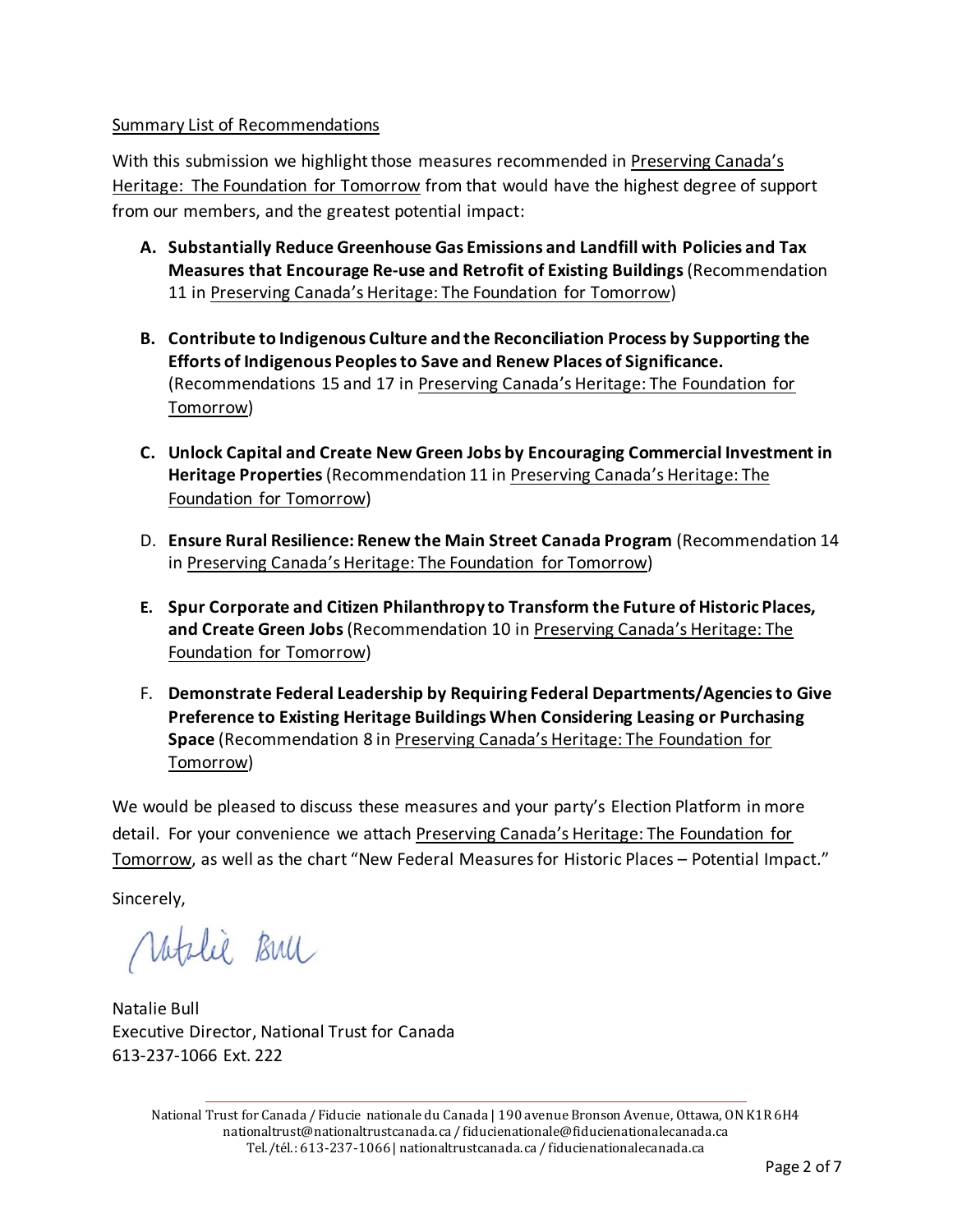

# **About the National Trust for Canada and our Supporters**

Founded in 1973, the National Trust (formerly known as the Heritage Canada Foundation) is a national membership-based charity that works to save and renew Canada's historic places. Our sites, projects and programs engage Canadians, enhance local identity, and bring heritage to life.

We are connected across the country through our **National Council**, a network of partner organizations with national, provincial, or territory-wide mandates for the protection and celebration of historic places:

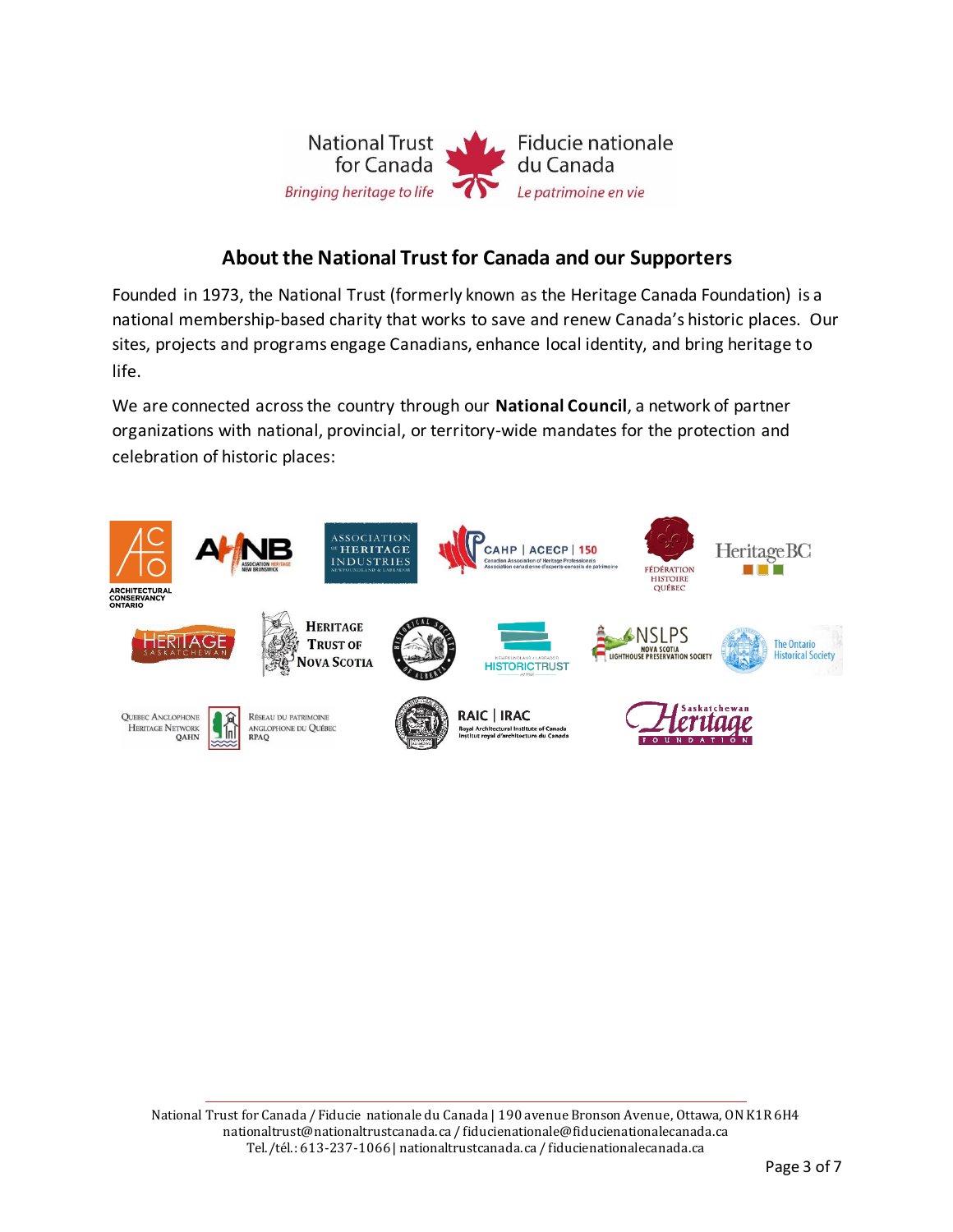

### **The Economy, the Environment, and Historic Places:**

### **How Policy for Heritage Places is Essential to Your Election Platforms**

**A. Substantially Reduce Greenhouse Gas Emissions and Landfill with Policies and Tax Measures that Encourage Re-use and Retrofit of Existing Buildings** (Recommendation 11 in Preserving Canada's Heritage: The Foundation for Tomorrow):

Canada needs programs that simultaneously create a strong economy and reduce climate impacts. An ideal approach is a tax measure or grant program to stimulate investment in energy retrofitting, and in the repurposing of existing properties for productive new uses. A program could target projects to adapt derelict residential properties, commercial properties and former industrial sites, or surplus faith properties – attracting private investment and keeping them out of the landfills. A program could also be designed to stimulate investment in improving the energy performance of older residential properties. As an example, the former Home Renovation Tax Credit launched in 2009 was claimed by almost 3 million Canadians and generated an estimated \$4.3 billion in economic activity.

The greenest building is an existing building. Renovating and preserving existing buildings cuts Greenhouse Gas Emissions and decreases landfill by preserving the sunk carbon and natural resources used in their original construction. Ontario alone yearly produces 14.2 million tonnes of construction, renovation and demolition waste which represents about 2 million tonnes of  $CO<sup>2</sup>$ .

**B. Contribute to Indigenous Culture and the Reconciliation Process by Supporting the Efforts of Indigenous Peoples to Save and Renew Places of Significance.** (Recommendations 15 and 17 in Preserving Canada's Heritage: The Foundation for Tomorrow):

Funding for the Federal Government's response to the Truth and Reconciliation Commission's Calls to Action must include funding to support the efforts of Indigenous Peoples to save and renew their heritage places, and commemorate their contributions to Canada's history. The dollar value, terms and conditions should be established in accordance with the collaborative approach called for in Call to Action 79.

National Trust for Canada / Fiducie nationale du Canada | 190 avenue Bronson Avenue, Ottawa, ON K1R 6H4 nationaltrust@nationaltrustcanada.ca / fiducienationale@fiducienationalecanada.ca Tel./tél.: 613-237-1066 | nationaltrustcanada.ca / fiducienationalecanada.ca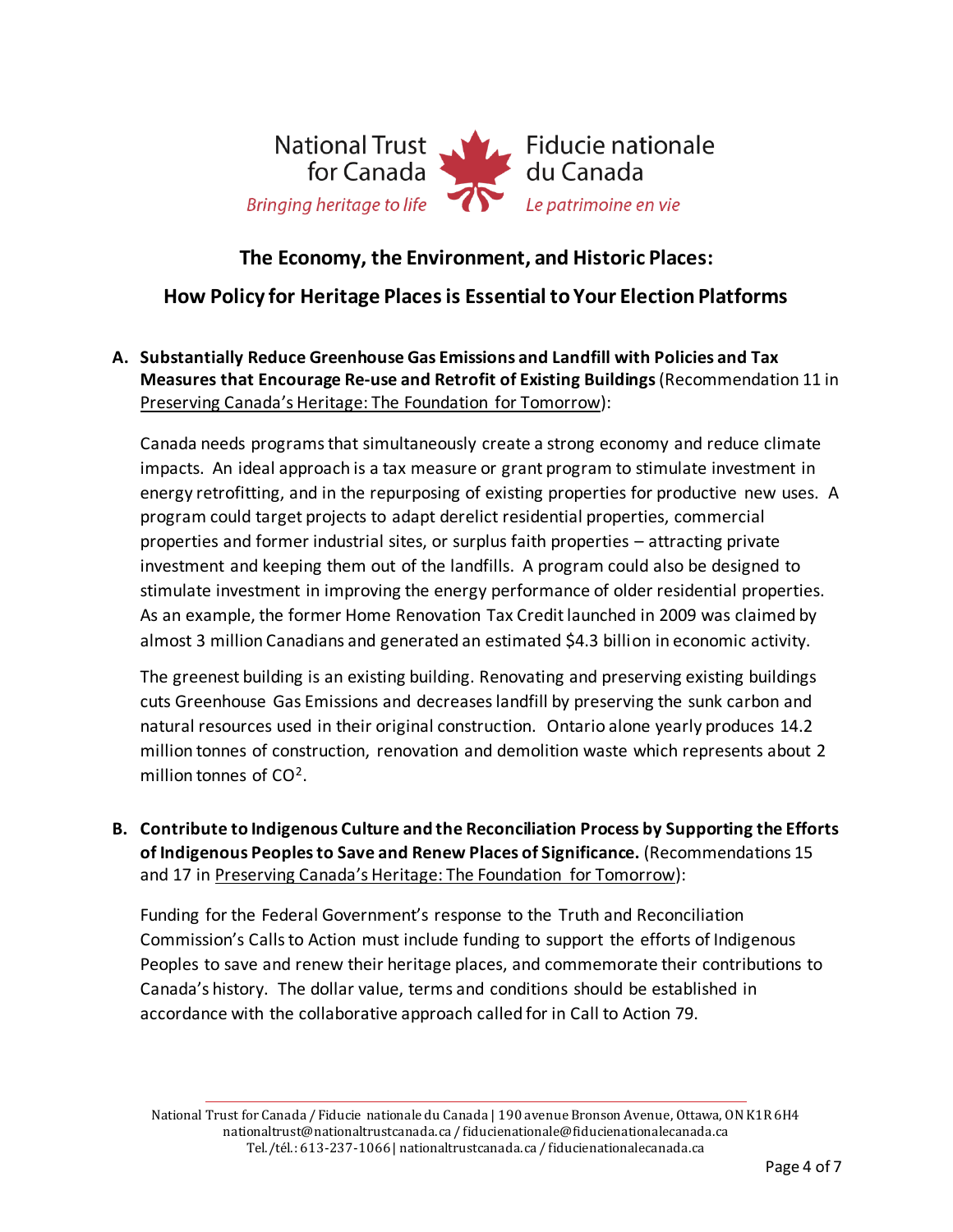### **C. Unlock Capital and Create New Green Jobs by Encouraging Commercial Investment in Heritage Properties**(Recommendation 11 in Preserving Canada's Heritage: The Foundation for Tomorrow):

Historic buildings languish in our communities because developers experience major impediments, but they have the potential to attract investment and create jobs. This untapped source of economic prosperity can be realized through federal income-tax-based incentives to attract corporate investment to revenue-generating heritage properties – a measure that has widespread support from provincial /territorial governments, 33 municipalities, and the Federation of Canadian Municipalities. The potential can be seen in the US, where longstanding heritage tax credits have leveraged more than five times their value in private investment, created 2.5 million jobs, preserved more than 40,000 historic properties, created over 150,000 low- and moderate-income housing units, and stimulated a booming heritage rehabilitation and renovation industry.<sup>v</sup>

Furthermore, the Income Tax Act's Capital Cost Allowance rules should be amended to clarify which types of rehabilitation work can be expensed in the current tax year, versus those that must be capitalized and depreciated over many decades. This confusion can have a major impact on the after-tax cost of a project and discourage substantial, transformative investments.

**D. Ensure Rural Resilience: Renew the Main Street Canada Program** (Recommendation 14 in Preserving Canada's Heritage: The Foundation for Tomorrow):

Past federal investments helped create Canada's Main Street Canada program, where each federal dollar invested in the renewal of small towns and rural regions generated and impressive \$30 return in private investment.

The Main Street America program generates similar private investment, and in 2018 a net gain of 25,301 jobs, net gain of 5,310 businesses, and 8,146 historic buildings rehabilitated.<sup>vi</sup> In particular, cost recovery provisions can make such programs more affordable for governments.

**E. Spur Corporate and Citizen Philanthropy to Transform the Future of Historic Places, and Create Green Jobs**(Recommendation 10 in Preserving Canada's Heritage: The Foundation for Tomorrow):

There are thousands of historic places that could benefit from private donations, corporate philanthropy and crowdfunding. Seed funding for renovation and restoration could unlock economic potential and social capital and create jobs in urban, rural and remote communities.

National Trust for Canada / Fiducie nationale du Canada | 190 avenue Bronson Avenue, Ottawa, ON K1R 6H4 nationaltrust@nationaltrustcanada.ca / fiducienationale@fiducienationalecanada.ca Tel./tél.: 613-237-1066 | nationaltrustcanada.ca / fiducienationalecanada.ca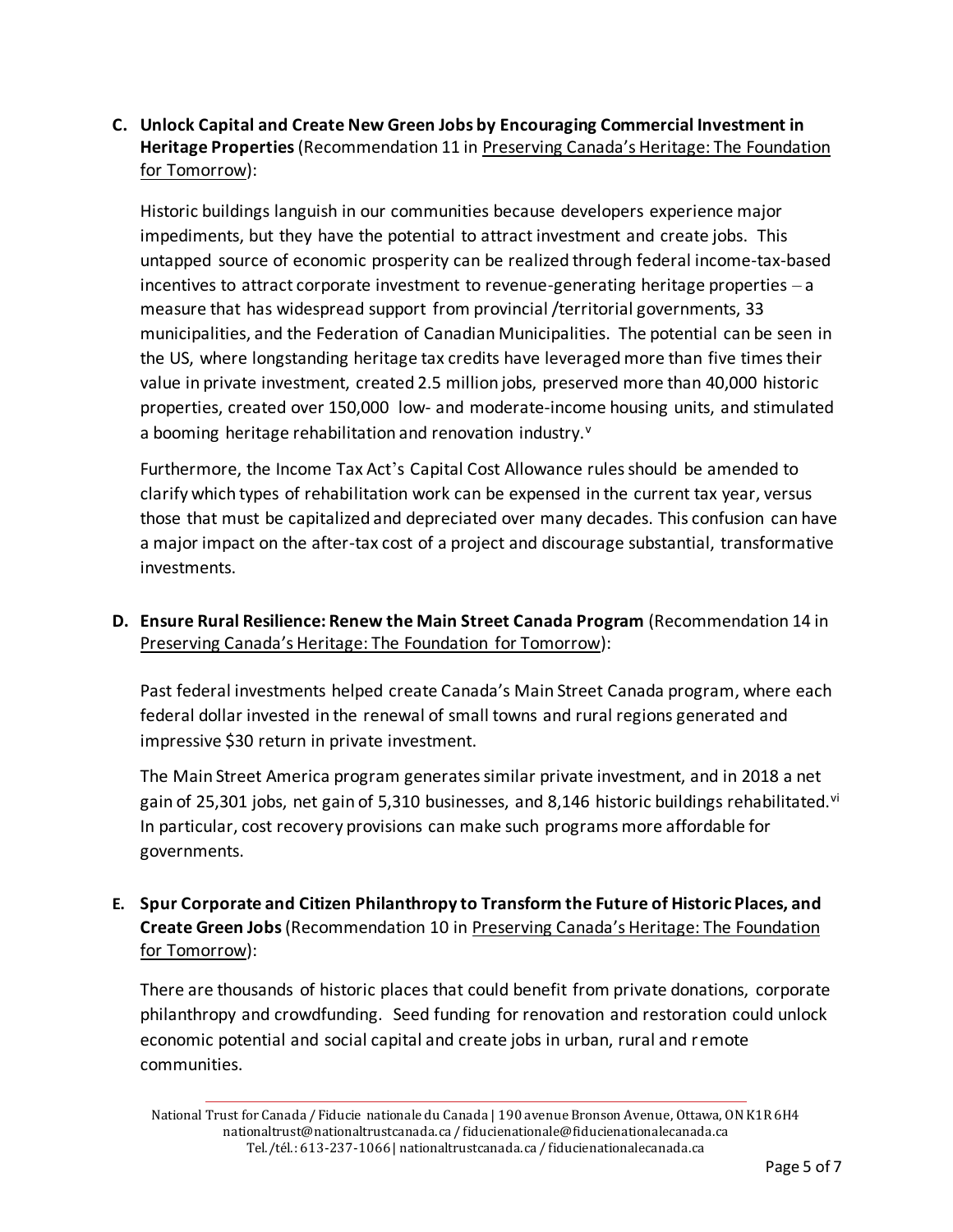This could include investment in capacity-building for charities in the heritage sector; and creating predictable sources of federal matching funds or seed money that grass-roots groups and charities could use to stimulate investments by private donors and attract corporate support. Expanding existing funds like Parks Canada's National Cost-Sharing Program for Heritage Places could help fund essential work at National Historic Sites, Heritage Lighthouses, and Heritage Railway Stations – with a leveraging effect of 5 times the Federal contribution.<sup>vii</sup>

Federal governments in other countries have benefited from investing in capacity building and seed funding to build a culture of philanthropy for heritage. Save America's Treasures was an effective partnership between the US National Trust, the National Park Service and other US federal agencies, with the US National Trust leading efforts to secure \$55 million in matching corporate donations and offer technical support to funding recipients.

**F. Demonstrate Federal Leadership by Requiring Federal Departments/Agencies to Give Preference to Existing Heritage Buildings When Considering Leasing or Purchasing Space**  (Recommendation 8 in Preserving Canada's Heritage: The Foundation for Tomorrow):

This recommendation would help create a market for historic places and therefore attract private investment. Property owners face many disincentives for investing in historic places – indeed the federal government's own leasing policies typically disadvantage historic buildings – so this relatively modest policy measure on the part of the Government could have a large impact and greatly help level the playing field.

# **For more detail on what the heritage sector believes should be discussed by all Political Parties in this pre-election period, please see the attachments:**

**\_\_\_\_\_\_\_\_\_\_\_\_\_\_\_\_\_\_\_\_\_\_\_\_\_\_\_\_\_\_\_\_\_\_\_\_\_\_\_\_\_\_\_\_\_\_\_\_\_\_\_\_\_\_\_\_\_\_\_\_\_\_\_\_\_\_\_\_\_\_\_\_\_\_\_\_\_\_**

- Report 10 of the House Standing Committee on Environment and Sustainable Development, entitled *Preserving Canada's Heritage: The Foundation for Tomorrow.*
- A concise chart outlining "New Federal Measures for Historic Places Potential Impact"

For more information:

**Natalie Bull** 613-237-1066 Ext. 222 nbull@nationaltrustcanada.ca **Chris Wiebe** 613-237-10066 Ext. 227 cwiebe@nationaltrustcanada.ca

National Trust for Canada / Fiducie nationale du Canada | 190 avenue Bronson Avenue, Ottawa, ON K1R 6H4 nationaltrust@nationaltrustcanada.ca / fiducienationale@fiducienationalecanada.ca Tel./tél.: 613-237-1066 | nationaltrustcanada.ca / fiducienationalecanada.ca